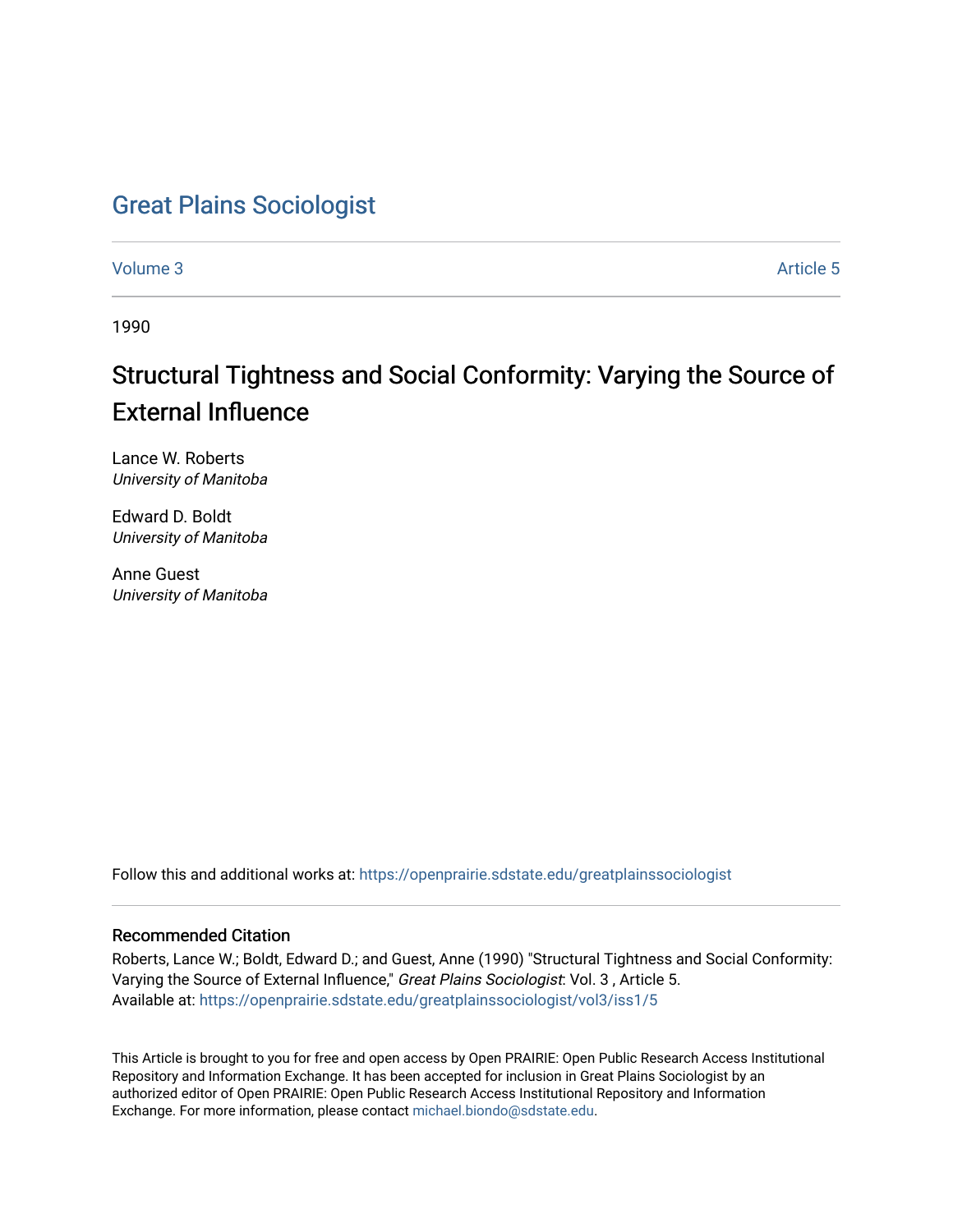#### Roberts et al.: Structural Tightness and Social Conformity

#### STRUCTURAL TIGHTNESS AND SOCIAL CONrORMITY: VARYING THE SOURCE OF EXTERNAL INFLUENCE

Lance W. Roberts, Edward D. Boldt, and Anne Guest Department of Sociology, University of Manitoba

#### Introduction

Q.

This study reconceptualizes the term structural tightness in order to clarify the equivocal empirical findings in cross-cultural conformity research. Structural tightness is defined as the ability to impose collective role expectations on members of a community. The results of an exploratory test of the theoretical proposal are reported and the implications for future research are discussed. In general, the findings suggest that further investigation of the theoretical proposal is warranted. Researchers working within the social structure and personality framework continue to generate useful pure and applied research hypotheses (House, 1981; Spenner, 1988; Turner, 1988). Such advances are sustained by research that emphasizes "aspects of societies in relation to aspects of individual personality" (House, 1981:526. Emphasis in original). The research reported here follows this tradition and focuses on one component of a promising cross-cultural model where equivocal empirical findings have stalled further research. This paper has two specific objectives. First, it forwards a reconceptualization of the term"structural tightness". In doing so a social structural dimension pertinent to advancing the crosscultural research model under consideration is specified. Secondly, the results of an exploratory study testing some implications of the theoretical proposal are reported.

#### The Model

For over two decades J.W. Berry and his colleagues (Berry, 1966, 1967, 1976, 1979; Berry, et al., 1974, 1976, 1986) have elaborated an ecocultural model positing the following relationship between social structure and cognitive style: members of structurally tight societies are expected to display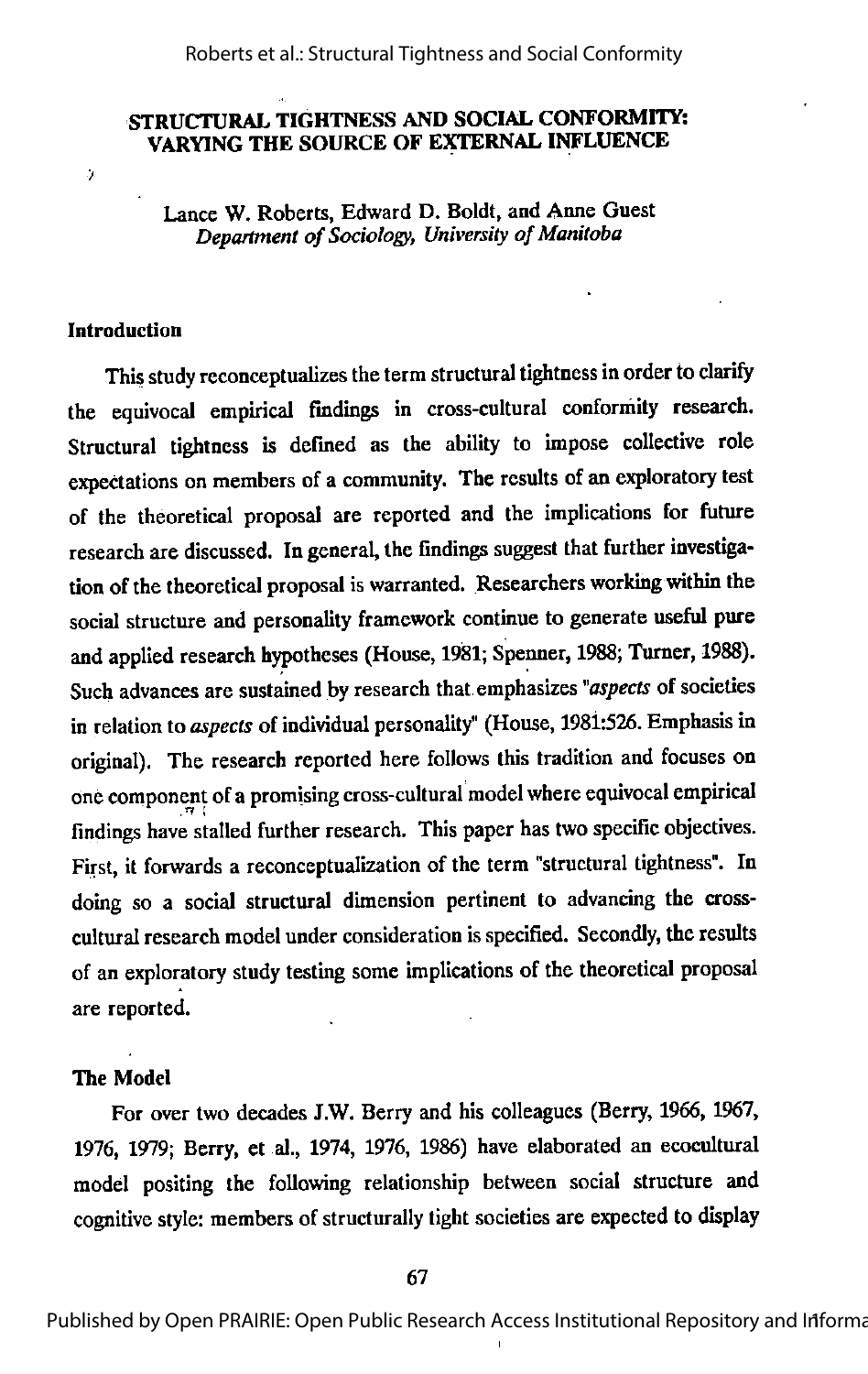lower levels of psychological differentiation than members of loosely structured societies. Moreover, it is anticipated that such reduced levels of psychological differentiation will have consequences for both perception and social conduct. The anticipated relationships between the structural tightness dimension of social structure and the perceptual and behavioral aspects of personality are derived as follows.

For successful adaptation to their ecocultural demands, structurally tight societies develop harsh socialization practices emphasizing obedience and submission to authority. Such child rearing experiences are hypothesized to result in a reduced sense of separate identity that is manifest in "field dependence" in the perceptual domain and a greater "sensitivity and attentiveness to others" (Witkin and Berry, 1975:63) in social conduct. In various cross-cultural settings, Berry and his colleagues have extensively tested their ideas regarding the effect of social structure on perceptual independence and susceptibility to conformity pressures. In general, Berry's thesis for the perceptual domain receives considerable support, while evidence for the proposed relationship in the social domain is equivocal (Berry, 1966, 1967, 1976, 1979; Berry & Annis, 1974; Witkin & Berry, 1975; Boldt, 1976, 1978; Irvine & Berry 1983, 1988). For some time the lack of clear support for the hypothesis relating structural tightness to social conformity has inhibited the development of Berry's thoughtful and promising cross-cultural model. We believe that the following theoretical considerations provide a useful reconceptualization for better specifying how structural tightness affects social conformity.

#### Theoretical Considerations

A problem with Berry's thesis is that his formulation of structural tightness ambiguously specifies the term's referents. Sometimes a greater number and diversity of roles and role relationships is stated as the distinguishing feature of these societies, while at other times it is the *imposed* nature of the role expectations that is emphasized. The observed equivocal empirical results follow because these different dimensions of social structure have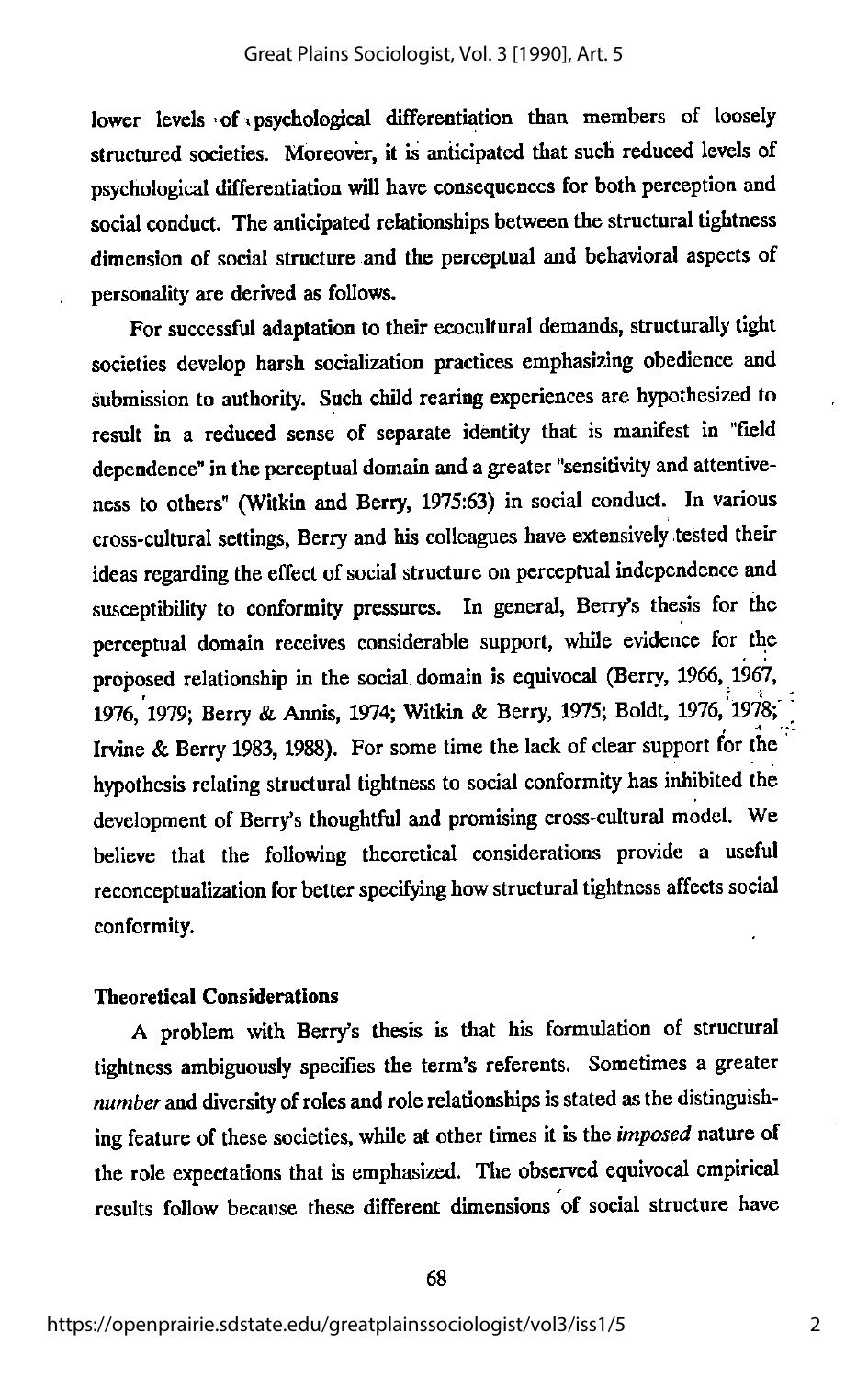competing implications for conduct. Increasing the number and diversity of roles in a social system expands the range of courses of action available to an actor and, therefore, enhances choice and individual autonomy (Coser, 1975; House, 1981). On the other hand, social structures that impose role expectations have the effect of reducing an actor's autonomy by narrowing the opportunities for negotiating a preferred course of action (Ford, Young and Box, 1967).

Given this conceptually ambivalent and empirically untenable usage of structural tightness, we suggest that these two analytically distinct dimensions of social structure not be confused. Specifically, we propose that "structural tightness" be.defined exclusively in terms of the degree to which performance expectations are imposed on actors. Furthermore, we propose that the term "structural complexity" be reserved for the quantitative dimension of social systems indicated by the number and diversity of roles and the relationships they contain.

From this revised perspective, the qualitative dimension of structural tightness/looseness is seen as cross-cutting the quantitative dimension of structural simplicity/complexity (Roberts and Boldt, 1979). Hence, both simple and complex societies may be relatively tighter or looser although, in general, one would expect simple societies to be tighter than complex societies (Boldt, 1978). Since these two dimensions are continuous, the possible categorizations of societies using them are infinite. However, for simplified purposes, we may conceptualize four types of societies identified as: complex and loose (modern pluralistic democracies); complex and tight (urban industrial oligarchies); simple and loose (hunting and gathering groups); simple and tight (agricultural and pastoral groups).

Using this typology we propose that individual autonomy and field independence are maximized in societies that are both complex and loose. Here permissive socialization practices and independence training are combined with structural opportunities which permit the exercise of individual choice and discretion. These circumstances encourage field independent cognitive styles that, following Berry's argument, will display themselves in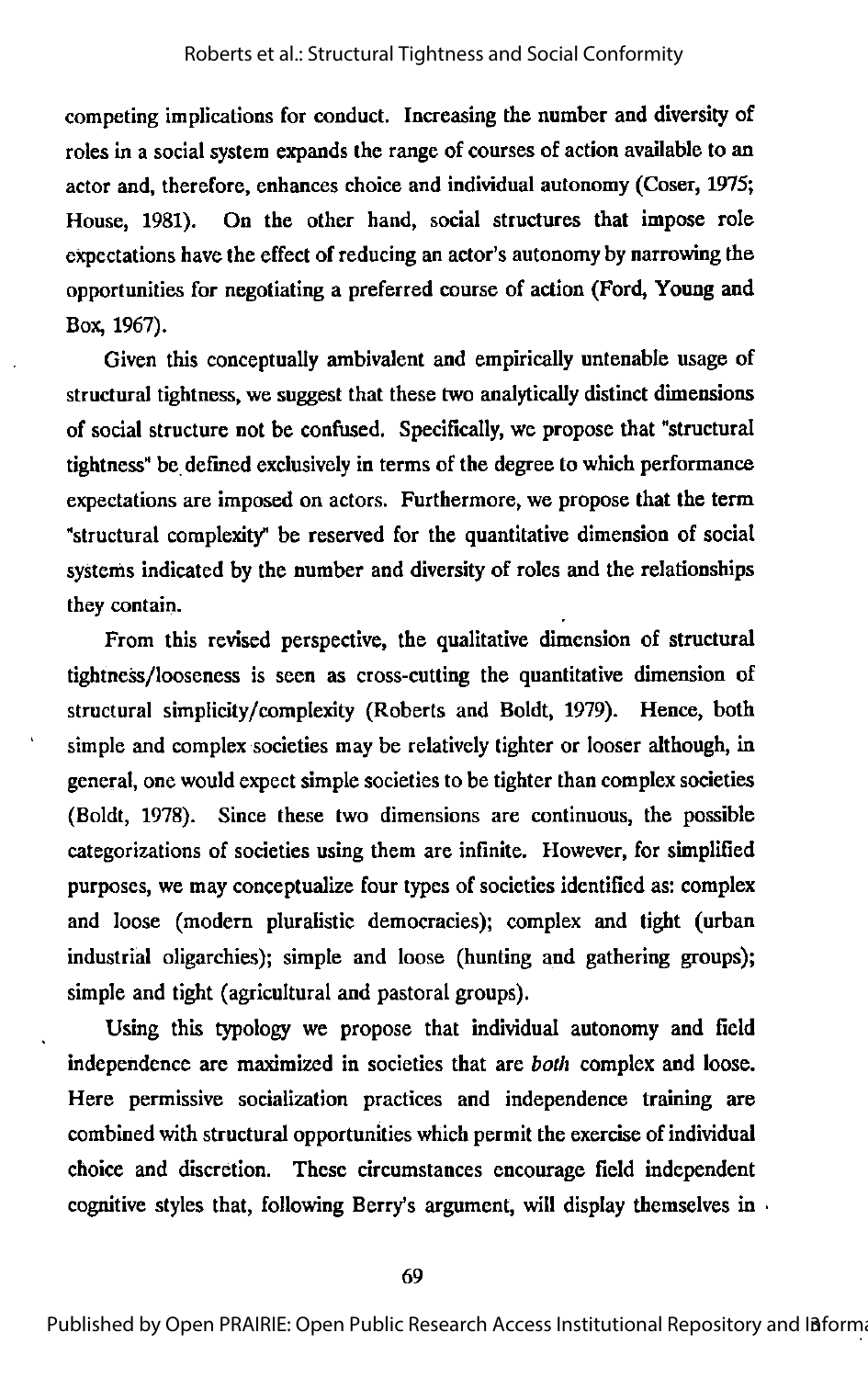reduced social conformity. By contrast, members of simple and tight societies should have the more field dependent cognitive styles associated with greater social conformity.

One potential advantage of this reconceptualization is that cross-cultural researchers can extend their analyses beyond subsistence-leyel groups to acculturating and even more urban-industrial societies (Hofstede, 1980). Gamble and Ginzberg (1981) have noted that extrapolating from Berry's unmodified formulation leads to the empirically untenable prediction that members of modern complex societies are more field dependent than their counterparts in simple agricultural and hunting groups. Berry and his collaborators do not make such an extrapolation, of course, and explicitly note that to do so "is to ignore a crucial parameter of the model" (Berry and Annis, 1974:180). Our point is that such extrapolation might be possible if structural tightness was reconceptualized along the lines we have suggested.

Accepting a conceptualization of structural tightness in terms of imposed role expectations immediately raises the further problem of specifying the source of these expectations. Previous research utilizing the field dependence /independence construct addresses itself primarily tothe relative influence of internal versus external frames of reference, and the thesis is that external influences predominate in tight societies. External influence, however, can derive from different sources, and the question is whose (or which) role expectations are being imposed in tight societies?

One common way in which to categorize others whose expectations must be taken into account (Stokes and Hewitt, 1976) is to distinguish between (1) those discrete others whose expectations influence the individual in the process of immediate alignment of situated conduct (role-specific others), and (2) the expectations of one's larger cultural group collectively, which transcend individual self-interest and immediate situational constraints (the collective other). Both kinds of expectations are simultaneously operative in all societies, but their relative predominance may vary (Boldt, 1979). The expectations of role-specific others must continuously be taken into account if interaction is to proceed, and the degree to which such expectations are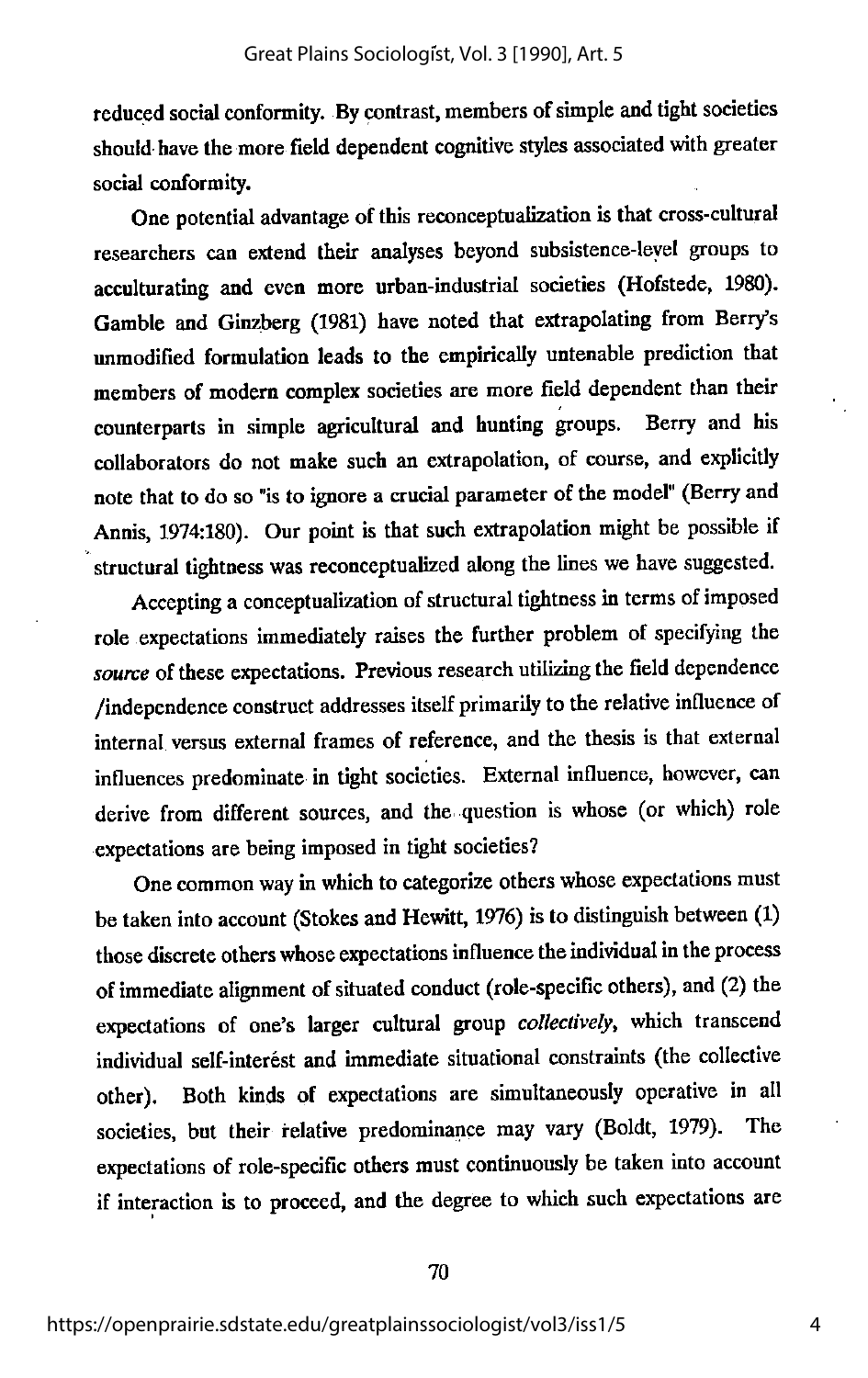imposed on individuals will varywidely from one situation to another. But since they emanate from discrete individuals in specific contexts, such variation is an unlikely basis on which to differentiate and categorize total societies. The expectations of the collective other, in contrast, ultimately represent shared cultural ideals, and the failure of conduct to correspond with these ideals represents a threat to the very basis of social order. Societies therefore develop organizational strategies and arrangements to assure such correspondence (in greater or lesser degree), one of which is the creation of a central authority with the means to impose collective ideals and interests on individual members in many different situations. Variation on this dimension does recommend itself as an appropriate basis on which to differentiate and categorize societies, and it is precisely this kind of variation that constitutes the. basis of structural tightness as we have defined it. A society is tightly structured to the extent that it successfully imposes its collective role expectations on individuals; it is a society in which collective (as opposed to individual) interests are accorded a higher priority than they are in a loosely structured society.

If one accepts this conceptualization, it follows that the greater "social sensitivity and'attentiveness to others" (i.e., field dependence in the social domain) which characterizes individuals reared in tightly structured societies should be similarly focussed on the collective other, and testing procedures employed to measure this attribute ought to reflect this understanding. Yet a review of the relevant literature reveals little explicit attention to the source of external influence in general, and virtually no attempt to distinguish specifically between the collective and role-specific others. We suggest that this may account, at least in part, for the inconsistent findings reported in this literature. A number of investigators, for example, have employed standard Asch-type tests (Asch, 1956) in which subjects are exposed to the contrived influence of only three or four peers temporarily assembled to perform a specific task (usually judging the length of lines). Berryand others, however, have utilized a procedure which (on critical items) includes the following instruction to subjects (tested individually):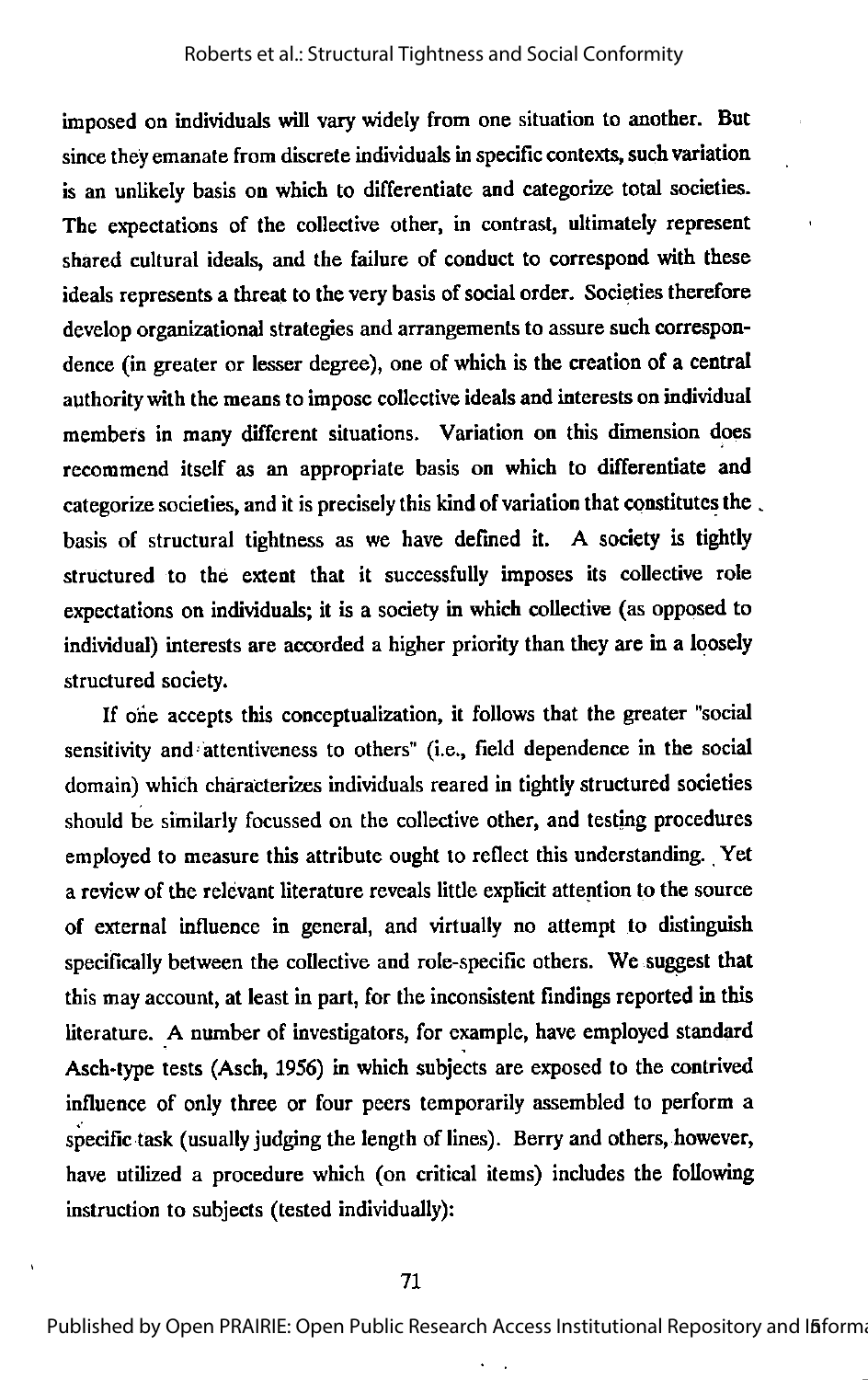Here is another sheet with nine lines on it, one here at the top, and eight beneath it. This time I am going to give you a hint. Most Temne (or Eskimo or Scottish) people say this line ... is equal in length to the line at the top. Which one do you say? (Berry, 1967:416 Emphasis added).

The difference between the Asch and Berry type tests in terms of the source of influence is quite clear: the former, conventional procedure invokes the expectations of what we have termed role-specific others, while the latter invokes the collective expectations of the subject's entire cultural group. Our analysis would lead us to hypothesize that subjects from a structurally tight society would conform significantly more highly on Berry's collectivist version than on a standard Asch-type test. The following section reports on a preliminary test of this idea.

#### An Empirical Test

#### Methodology

The Berry testing procedure (see Berry, 1967 and 1979, for details) differs from more conventional Asch-type tests not only in the source of influence it invokes. Subjects are tested individually; there are no others physically present, and the contrived group norm is presented to subjects by the experimenter as he/she points out the line that "most others" have selected. The Berry procedure also contains a "hint" (i.e. a veiled endorsement of the group norm) from the experimenter, which is absent in most Asch-type tests (Mann, 1980:168-169). Given these additional differences between the two procedures, any difference in the results obtained eannot confidently be attributed to variations in the source of influence. To overcome this difficulty in our research, two versions of the Berry procedure were utilized which differed only with respect to the source of influence invoked. One version was identical to the procedure previously used by Berry, but in the second version a critical change in the experimenter's instructions was introduced. Instead of informing subjects that most members of their group (i.e. the collective other) had selected the false norm, subjects were told that "the last two people who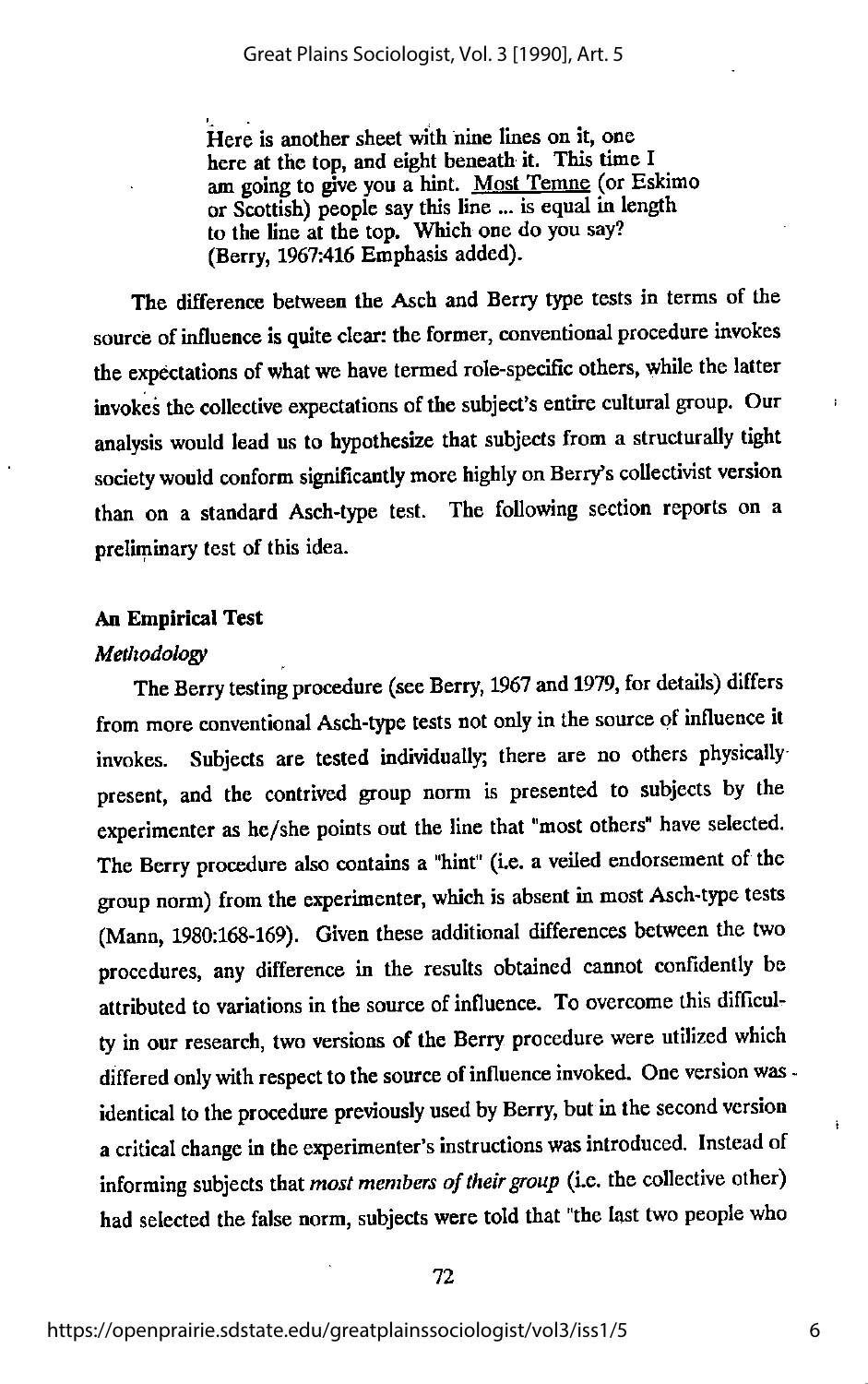took the test" (i.e. role-specific other) had chosen the false norm.

The test employed was identical in every respect to Berry's "Independence Task" (version 2, as outlined in Berry, 1979:191-93), consisting of two practice items (each item being a sheet with one standard and eight comparison lines of varying lengths), four test items on which no norm was suggested, and four critical items on which a false norm was designated. If the subject chose the designated line, a score of 5 was assigned; if he/she chose the correct line, a score of 0 was assigned, and intermediate choices were assigned the appropriate score between 0 and 5. Since there were four criticalitems, the total possible score ranged from 0 to 20. However, following Berry (1979), only the last three lines of the critical items were actually scored in order to make the results comparable to those obtained in previous research which employed version 1 of the Independence Task. Hence for present purposes the total possible score ranged from 0 (low conformity) to 15 (high confor mity).

#### Subjects

An experimental group of 75 Hutterite subjects, aged 18 to 43, was obtained from 6 Hutterite colonies in Manitoba, Canada. Colonies were selected largely on the basis of convenience, and the subjects (36 males and 39 females) were volunteers from the total eligible population aged 18 to 45. Subjects were randomly assigned to one of the two testing conditions.

The Hutterites are a German-speaking ethnic/religious group whose origin dates back to the Protestant Reformation and the founding of the Anabaptist movement. They lived in semi-autonomous colonies, each of which is a relatively isolated, homogeneous, rural community with a population of 50 to 150 members, practicing a Christian form of communal living. Although philosophically egalitarian, each colony maintains a centralized, clearly defined and visible hierarchy of authority with the means to assert itself in virtually every aspect of daily life. Childhood socialization, for instance, is defined as not only a particular family's responsibility but as that of the entire society. A notable lack of privacyenhances the leadership's abilityto detect and punish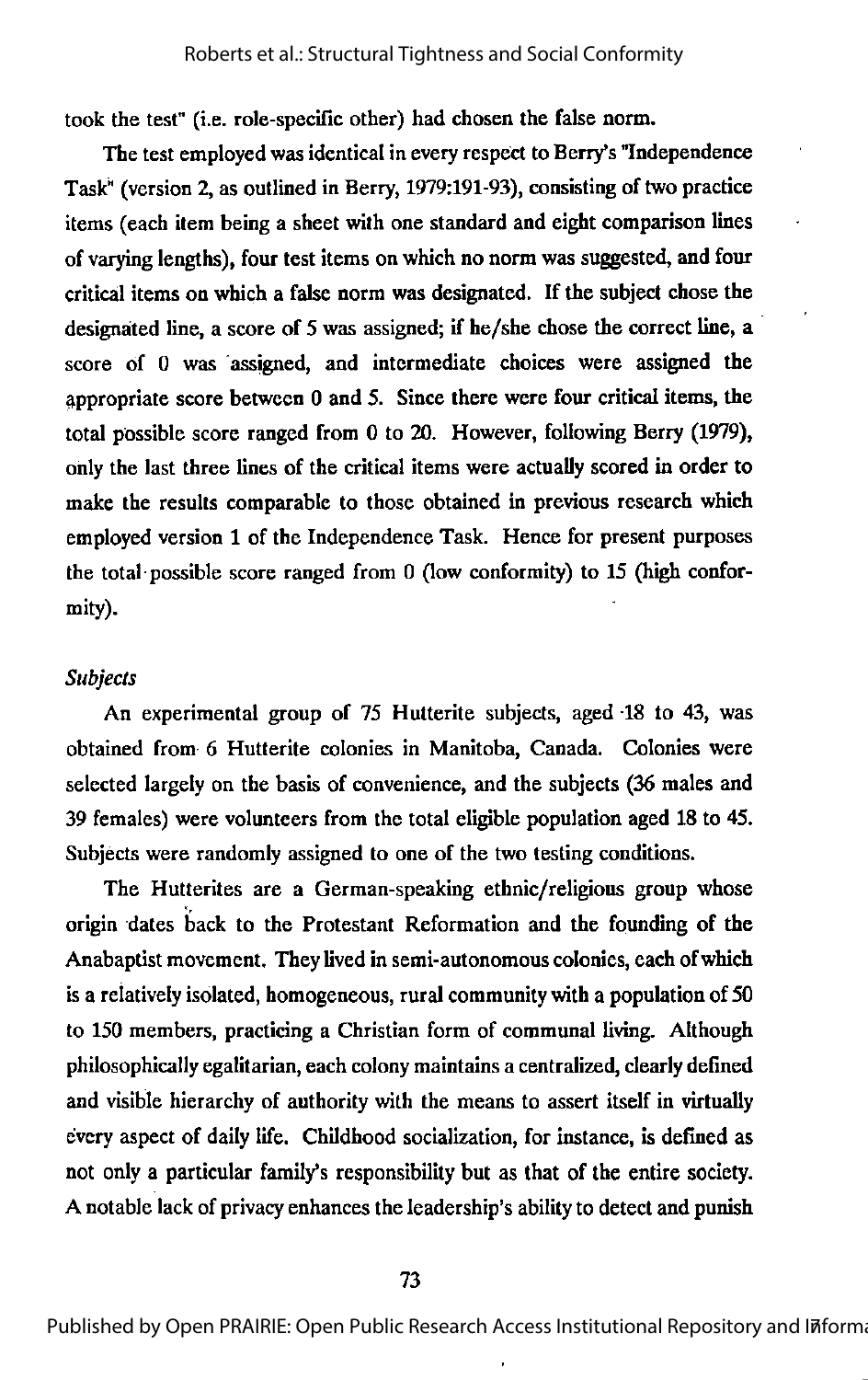deviance. In short, Hutterite society appears to be relatively simple (in terms of the "number and diversity of roles) and tightly structured (in terras of imposed collective role expectations) (Pelto, 1968; Peters, 1965; Boldt, 1976, 1979), both of which are presumably correlated wth field dependence and hence social conformity.

A comparison group of 51 undergraduate University students was also tested, on a voluntary basis, as representative of a less tightly structured (but also more complex) society. The collective other in this case was operationalized as "most University students on thiscampus". Ideally, of course, wewould have preferred subjects from an equally simple (but notably loose) society, such as the Inuit, as our comparison. This was unfortunately not feasible under the circumstances, but a partial comparison to Berry's samples was still possible. The testing procedure was pretested on both Hutterite and University student samples. Hutterite subjects were tested in appropriate quarters (usually the school) on their respective colonies, while University students were tested on campus.

#### Hypotheses and Results

Since our reconceptualization of structural tightness emphasizes the. importance of conformity to the collective rather than role-specific others, empirical findings of the following sort are anticipated.

Hypothesis 1: Hutterites, as representatives of a structurally tight society, are expected to display greater conformity to the collective other than to role-specific others.

Hypothesis 2: Structurally tight Hutterites are expected to display greater conformity to the collective other than a structurally loose group like University students.

Hypothesis 3: Structurally loose University students are expected to show less conformity to the collective other than to role-specific others.

It should be clear from our earlier description of methodology that this study can only offer a preliminary test of these hypotheses. The purpose is Ÿ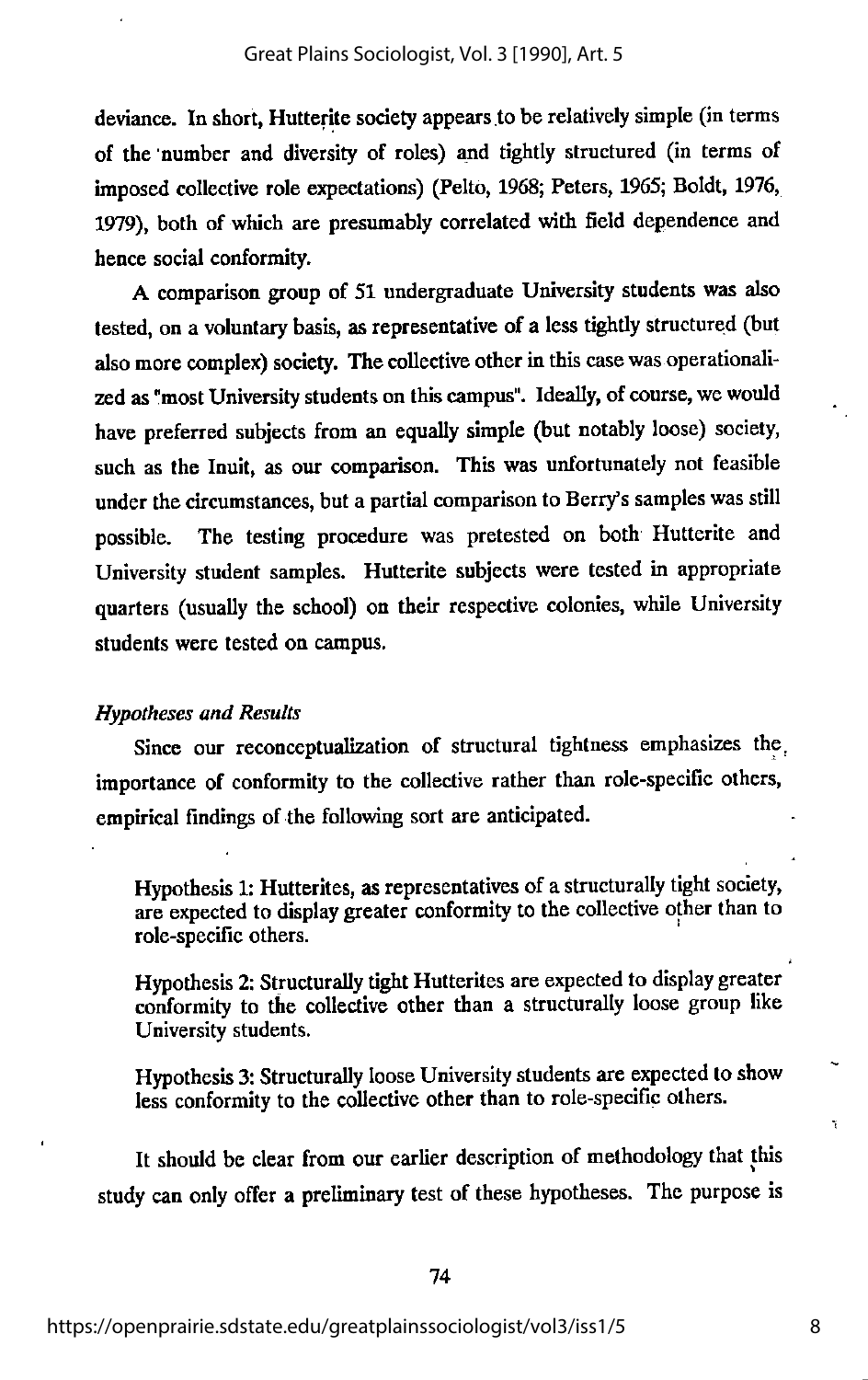exploratory. The measurement procedures are provisional and the samples are relatively small and unrepresentative. Nonetheless, availability samples such as these have a legitimate place, especially for studies in underresearched areas (Mueller, et al., 1977:370). Moreover, if the results of this first approximation are promising, a foundation for more rigorous studies will be established.

Given these constraints, the results of the social conformity tests are reported in Tables 1 and 2. The findings are interpreted with reference to each of the three hypotheses.

| Table 1<br>Conformity Score Means, Standard Deviations, and Sample Sizes |                               |      |                 |     |  |  |  |
|--------------------------------------------------------------------------|-------------------------------|------|-----------------|-----|--|--|--|
| Sample                                                                   | <b>Test Condition</b><br>Mean |      | St. Dev. N      |     |  |  |  |
| Hutterite                                                                | Collective                    | 6.76 | $2.82$ 41       |     |  |  |  |
| ×.                                                                       | Role-Specific                 | 4.50 | 2.70 34         |     |  |  |  |
| University                                                               | Collective                    | 5.57 | 3.19            | -28 |  |  |  |
|                                                                          | Role-Specific                 | 5.00 | $3.36 \quad 23$ |     |  |  |  |

The first hypothesis predicting that Hutterites would conform more to the expectations of the collective other than role-specific others is supported by the data. The means differences between these two test conditions is evident in Table 1 and statistically significant (Table 2). This result supports our conceptualization of "structural tightness" as greater sensitivity to the collective other over role-specific others. Thisinterpretation is also supported by the results of a previous study (Boldt, 1976) in which Hutterite and non-Hutterite scores on an Asch-type (role-specific others) test were not substantively or statistically significant. Similarly, in the present study, Hutterites subjects actually conformed less (but not significantly so) than University students in the role-specific test condition ( $t = -.06$ , d.f. = 41,  $p = .279$ ). Without reconcep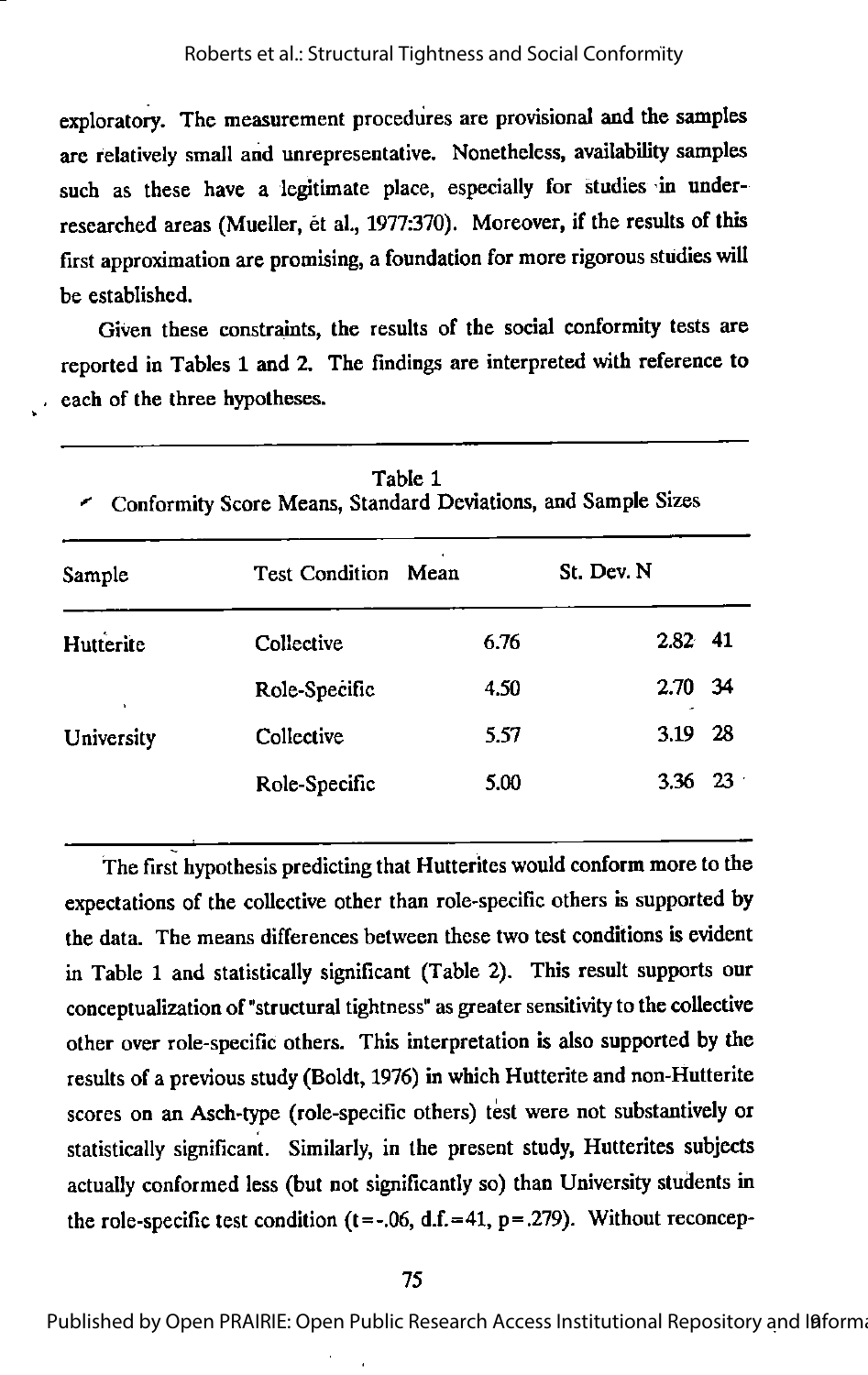tualizing structural tightness in terms of sensitivity to the collective other, these findings about role-specific conformity would suggest that Hutterites and non-Hutterites do not differ with respect to conformity. Such an interpretation is counter-intuitive and lacks face validity to anyone who has done fieldwork in these communities. The reformulated understanding of structural tightness

| Table 2                                            |  |  |  |  |  |
|----------------------------------------------------|--|--|--|--|--|
| Sample and Test Condition Conformity Score t-Tests |  |  |  |  |  |

Hutterite Collective versus Hutterite Role-Specific  $t=3.49$ , d.f. = 73, p = .001

Hutterite Collective versus University Collective  $t=1.59$ , d.f. = 53, p = 059

University Collective versus University Role-Specific  $t=0.62$ , d.f. = 49, p = .270

specifies the aspect of social structure that makes all of these findings more sensible.

The second hypothesis predicts that the structurally tight Hutterite sample will display more conformity in the collective other condition than the structurally loose University sample. Inspection of the mean differences in Table 1 suggests this is the case, although these differences are not quite statistically significant at the .05 level (Table 2). Although obtaining statistical significance is problematic with relatively small sample sizes like those of this study, we found this non-significance puzzling and examined the matter more carefully.

Recall that Hutterites and University students were selected as representatives of tight and loose groups. These selections were assumed to be valid, based on our fieldwork contacts with both these groups. However, closer inspection shows that our assumptions were roughly but not entirely appropriate. Berry (1979:175) ranks 21 samples that have been subjected to his conformity testing procedure. Comparing our Hutterite sample to this ranking reveals that they are sixth highest (i.e. most conforming), and are just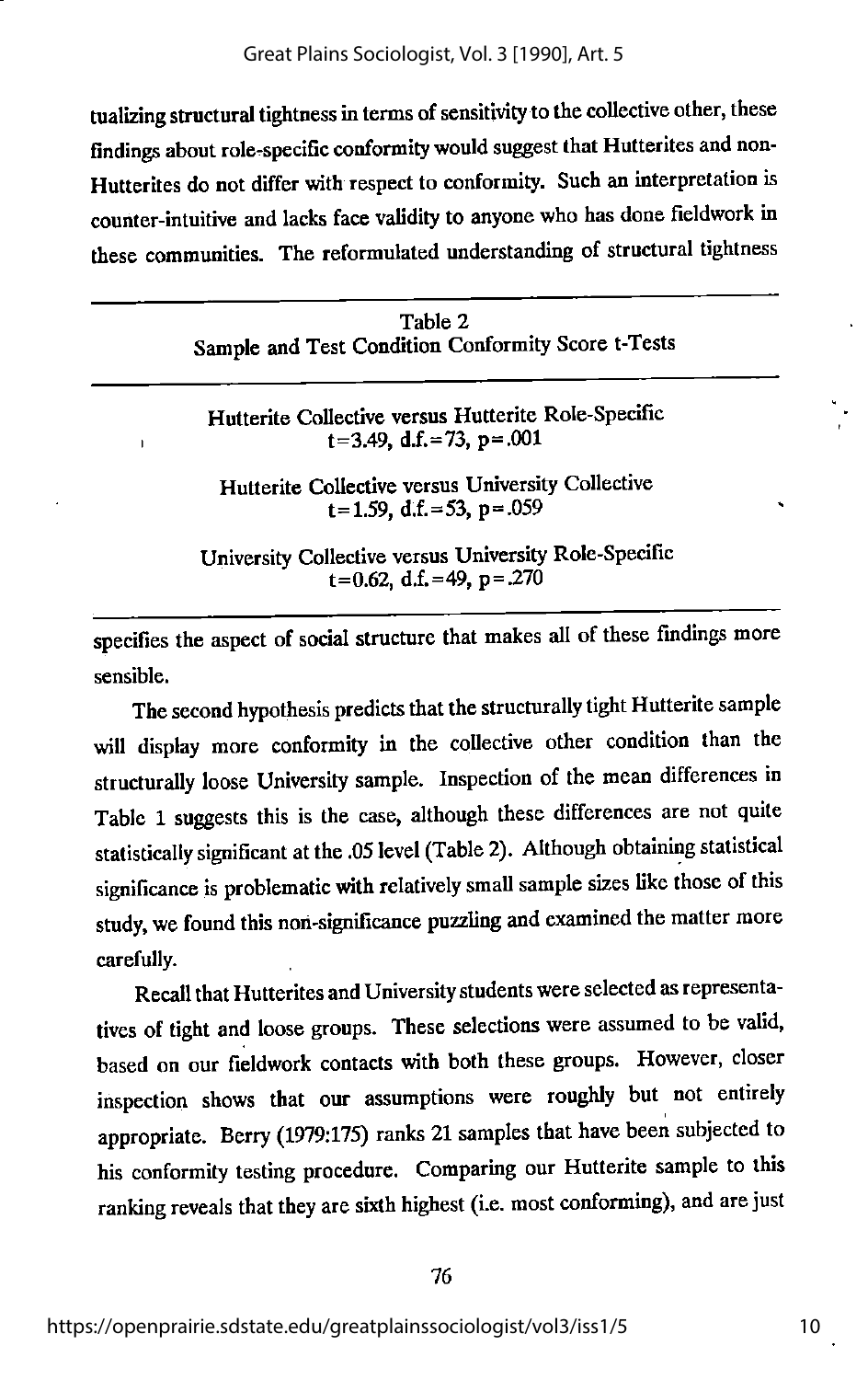below the Telefol of New Guinea who score very tight on Berry's "Cultural Index" (1979:183). These findings confirm our assumption that the Hutterites constitute a structurally tight sample. However, our premise that University students comprise a structurally loose subculture is not as accurate.

The University sample, with a mean collective-other conformity score of 5.57, is in the lower-middle range of Berry's 21 sample ranking, rather than at or near the bottom. This finding suggests that the University sample is not as structurally loose as we assumed. Perhaps the apparent "individualism" of University students is more accurately interpreted as conformity to the (sometimes unconventional) demands of their membership group. In any case, the misidentification of University students as a clear instance of a structurally loose comparison group, and the relatively small sample sizes, help account for the statistical non-significance of the collective-other conformity differences reported in Tables 1 and 2, even though these differences are in the predicted direction.

The third hypothesis predicts that the structurally tight University student sample would have greater role-specific than collective conformity scores. However, as we have just observed, the University sample is not as structurally loose as originally believed and, consequently, the validity of this hypothesis is questionable. In fact, Table 1 shows the University sample tending to conform more in the collective-other condition, but not at statistically significant levels (Table 2). Small sample sizes are a deficiency here, but the fact that the significance results are not close to conventional levels suggests that the findings are not entirely artifactual. Recognizing that the University sample is in the moderately tight (rather than very loose) range might lead us to anticipate results of this sort. Because the University sample is not extreme in structural looseness terms, we might hypothesize (ex post facto) two things: first, that the collective other would continue to have some significance, which it does (Table 1); and, second, that sensitivity to the collective-other would not be much greater than to the role-specific others (hence the statistical nonsignificance in Table 2).

It is clear in our data that, as groups move from very to moderately tight,

 $\cdot$ V,

Published by Open PRAIRIE: Open Public Research Access Institutional Repository and Informa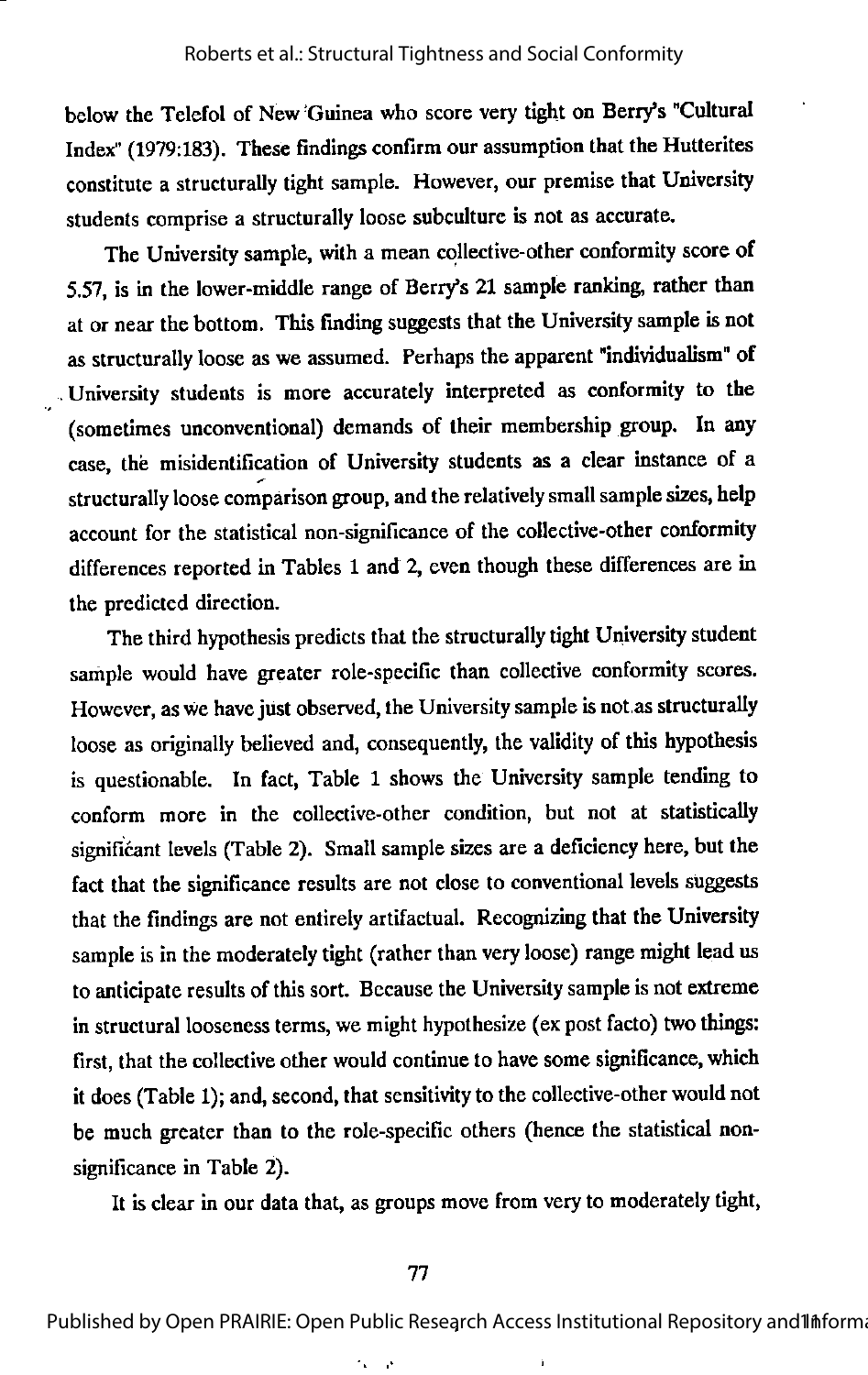the absolute amount and statistical significance of the differences between the conformity to the collective-other and role-specific others decreases. For instance, among Hutterites this difference is a statistically significant 2.26 points, while .for the University sample it is a non-significant 0.57 points. Perhaps it is only when we test samples that are clearly structurally loose that the conformity to role-specific others will be greater than that to the collective other.

Unfortunately, we do not have the data to fully test this assertion on a comparison group such as the Inuit, who are structurally loose through their promotion of egalitarianism and individualism (Honigmann, 1968; Ridington, 1988; Woodburn, 1981). Nonetheless some indirect evidence is suggestive. Note that in Table 1 as the groups become relatively "looser" the collective conformity scores decrease while role-specific conformity scores increase. The trend these data suggest is that among even "looser" samples the role-specific conformity scores might cross over and become greater than the collective other conformity scores. A previous study by Berry (1979) did test Inuit (Eskimo) conformity scores using the collective other condition and reported amean conformity score of 2.50 over two samples. This clearly identifies the Inuit as structurally loose and is the kind of collective other conformity score that supports our speculation. Unfortunately neither Berry nor anyone else has tested Inuit conformity to role-specific others, so our predictions remain theoretical. In our view, however, it is difficult to envision role-specific conformity scores that are not higher than this 2.50 level.

#### **Discussion**

This study reconceptualized the meaning of structural tightness in an effort to advance the development of Berry's cross-cultural model. Moreover, we conducted an exploratory empirical test of the utility of our theoretical proposal. Because of their limitations, the empirical findings are suggestive rather than definitive. Nonetheless, we find the theoretical rationale sufficiently plausible and the empirical results sufficiently credible to conclude that our proposal is promising.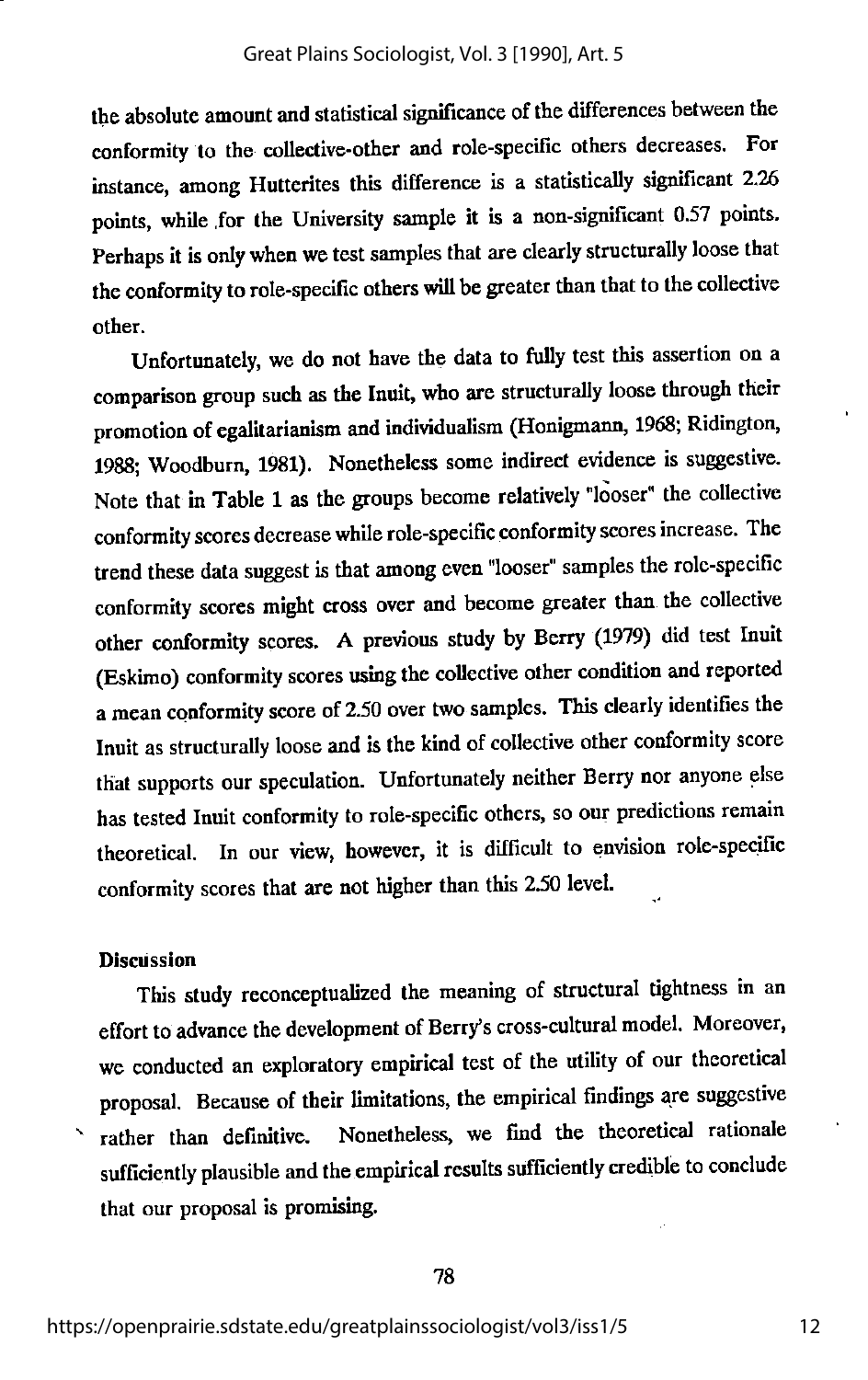This exploratory examination of our theoretical proposal provides hints about the directions for future research. Clearly more complete data are required, especially from a group, like the Inuit, that is unquestionably structurally loose. Additionally, greater effort should also be devoted to the development of testing procedures that are more appropriately designed to vary the source of external influence between the collective and role-specific others. Variation on this dimension is social psychologically at least as important as variation on the internal/external dimension, but has received relatively much less attention in cross-cultural empirical research. Our improvisation on the Berry procedure demonstrates the potential gain in information that can derive from measuring the effect of such variation, but it is also only an initial attempt to operationalize the two sources of external influence we have identified.

Our reconceptualization and test of structural tightness has centered on Berry's work. Our scheme, however, has wider substantive and theoretical applications for topics such as conformity research, Hutterite and ethnic studies, and collectivist community construction.

Regarding conformity research, Furnham (1984:71) notes that, although interest in the field "declined for most of the 1970's", recent replications of Asch's (1956) experiments (see, for example. Lamb and Alsikafi, 1980; Perrin and Spencer, 1981; Doms and Van Avcrmaet, 1981) have "regenerated agood deal of interest and debate in the topic of conformity" (Furnham, 1984:65). Even though interest in the topic remains, the area in afflicted by replicability problems stemming from the atheoretical nature of much of the research (Wiesenthal, et al., 1978). A recent critical review reiterates the need for theoretically informed work that specifies "wider social factors" and takes "careful consideration of cultural and societal differences" (Furnham, 1984:70). We believe our reconceptualization identifies a neglected yet important sociological dimension for comparative conformity research that has empirical plausibility. For instance, our conceptualization can be linked to the important work of Hoefstede (1980), which shows the salience of the property labelled "collectivism" for understanding societal differences.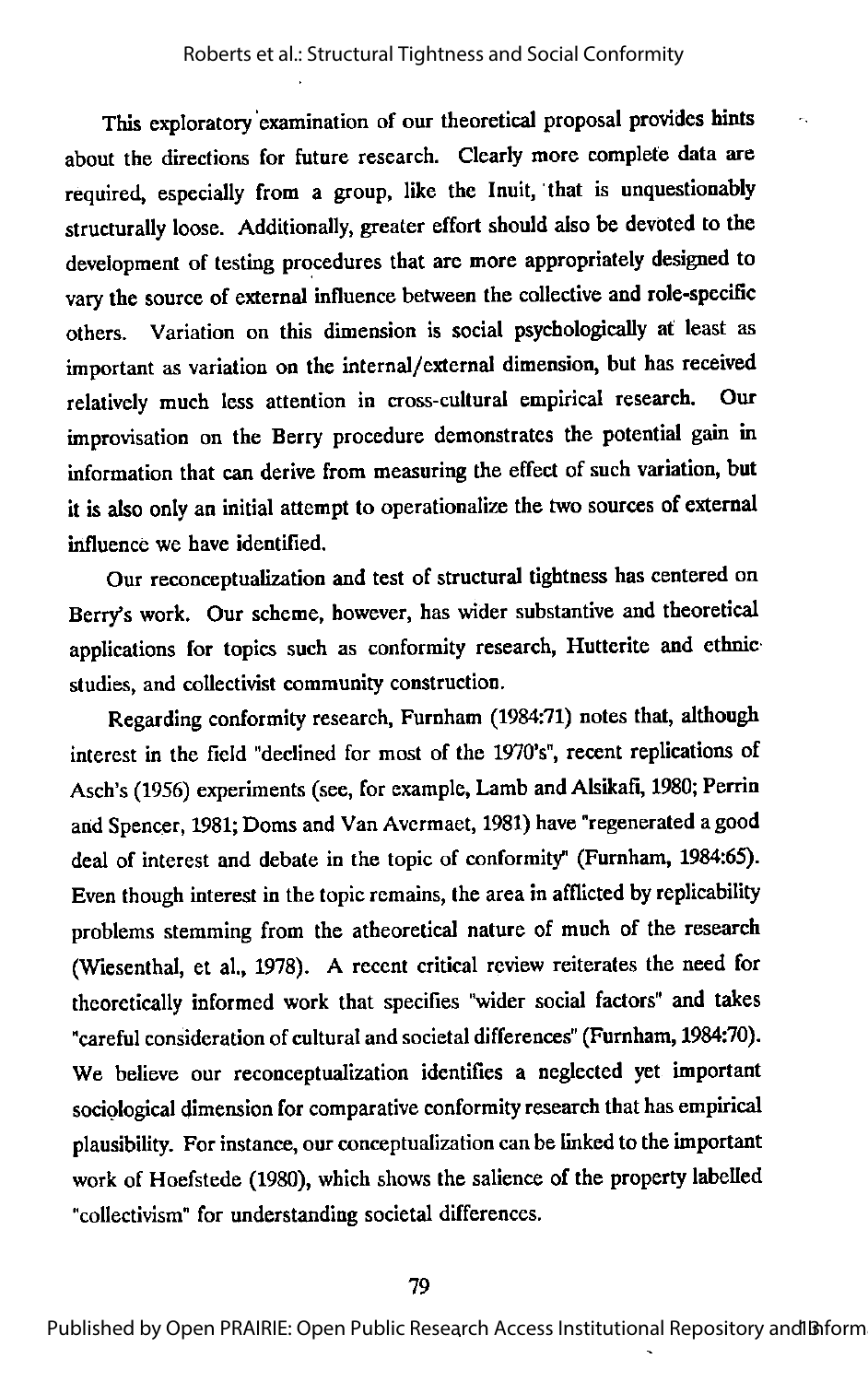Our framework also has implications for studies of ethnicity and multiculturalism, where the enduring concern is assimilation resistance. One important/feature of groups that have successfully preserved their ethnic identities is "institutional completeness" (Baureiss, 1981). Our specification of structural tightness provides a better understanding of the social djmamics involved in establishing institutionally complete commumties in a multicul tural society (Roberts and Clifton, 1982). The Hutterites, in particular, are often identified as an exemplary illustration of ethmc persistence. Recent research using our notion of structural tightness suggests that the Hutterites' preeminent ability to maintain social boundaries and control social change may be diminishing (Peter, et al., 1982; Boldt and Roberts, 1981). Like the Hutterites, all successful communal societies are faced with the recurrent organizational task of satisfying the members' individual needs while ensuring that the collective interest prevails (McCall and Simmons, 1982). Our reconceptualization of structural tightness also meshes with and helps extend our appreciation of the dynamics of collectivist community construction, where organizations must demand exceptional loyalty and dedication from their membership (Kanter, 1972; Coser, 1974).

#### References

- Asch, S. E. 1956. "Studies of Independence and Conformity: A Minority of One Against a Unanimous Majority. Psychological Monographs 70. No.9.
- Baureiss, G. 1981. "Institutional Completeness: Its Use and Misuse in Ethnic Relations Research. The Journal of Ethnic Studies 9: 101-110.
- Berry, J.W. 1966. "Temne and Eskimo Perceptual Skills." International Journal of Psychology 1: 207-229.
	- . 1967. "Independence and Conformity in Subsistence-Level Societies. Journal of Personality and Social Psychology 7: 415-418.

. 1976. Human Ecology and Cognitive Style. Toronto: Wiley.

1979. "A Cultural Ecology of Social Behavior." In Leonard Berkowitz (ed.) Advances In Experimental Social Psychology, 12: 177-206. New York: Academic Press.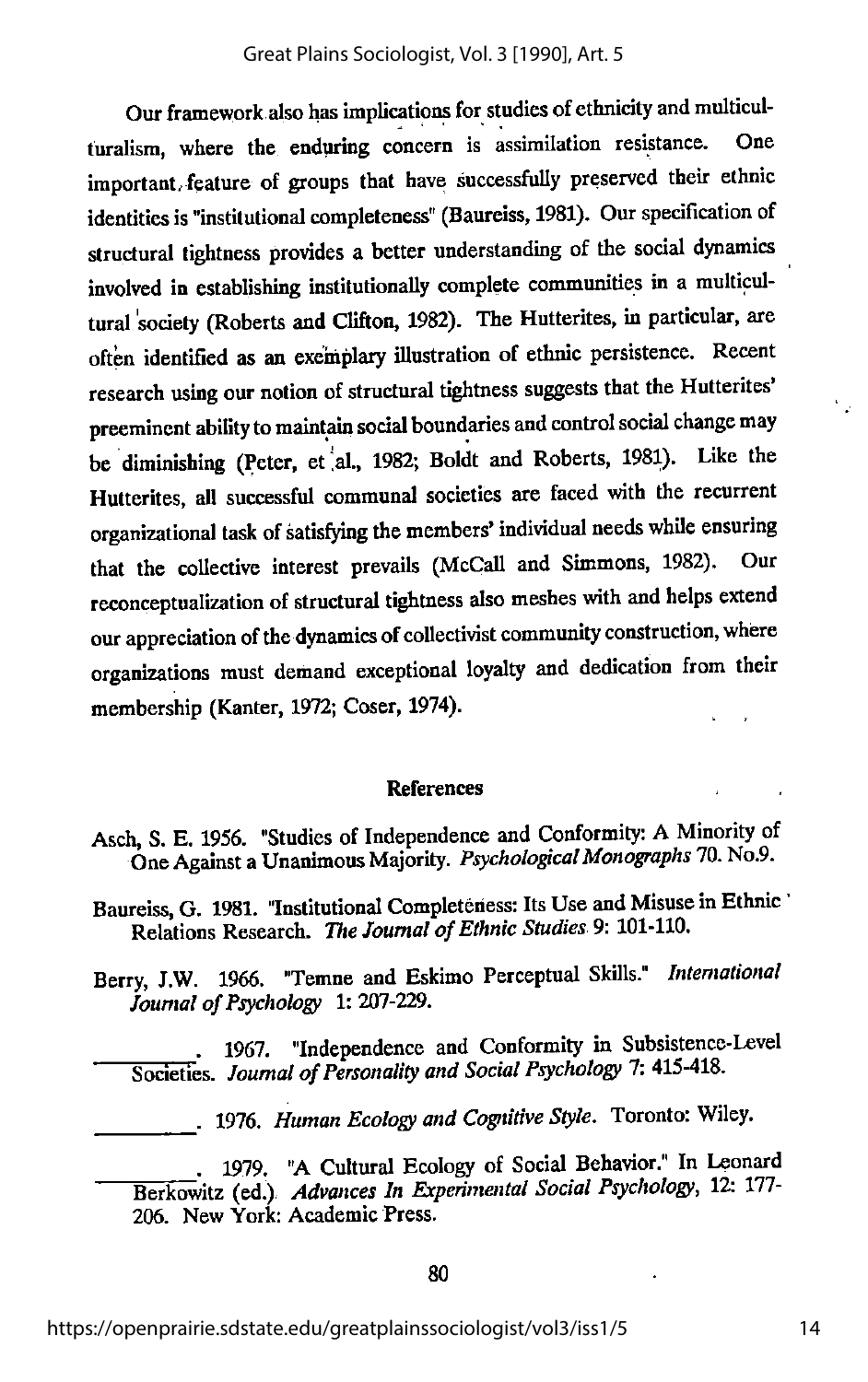$\mathbf{A}^{\prime}$ 

- Berry, J.W. and Annis, R.C. 1974. "Ecology, Culture, and Psychological Differentiation." International Journal of Psychology 9: 173-193.
- Berry, J.W., et al. 1976. On The Edge of the Forest: Cultural Adaptation and Cognitive Development in Central Africa. Lisse: Swets and Zeitlenger.
- . 1986. The Assessment of Acculturation. In WJ. Lonner and J.W. Berry (eds.) Field Methods In Cross-Cultural Research, London: Sage.
- Boldt, E.D. 1976. "Acquiescence and Conventionality In a Communal Society."<sub>[1]</sub>. Journal of Cross-Cultural Psychology 7: 21-36.

1978. "Structural Tightness and Cross-Cultural Research." Journal of Cross-Cultural Psychology. 9: 151-165.

 $\mathcal{L}^{\bullet}$ 

1979. "On Aligning Actions in Simple Societies. Canadian Review of Sociology and Anthropology 16: 249-259.

Boldt, E.D. and Roberts, L.W. 1979. "Structural Tightness and Social Conformity: A Methodological Note With Theoretical Implications." Journal of Cross-Cultural Psychology 10: 221-230.

. 1981. "The Decline of Hutterite Population Growth: Causes and Consequences." Canadian Ethnic Studies 13: 111-117.

- Coser, L. 1974. Greedy Institutions: Patterns of Undivided Commitment. New . York: Free Press.
- Coser, R.L. 1975. "The Complexity of Roles as a Seedbed of Individual Autonomy. In L. A. Coser (ed.) The Idea of Social Structure: Papers in Honor of Robert K. Merton, pp. 237. New York: Harcourt, Brace, Javanovich.
- Doms, M. and Van Avermaet, E. 1981. "The Conformity Effect: A Timeless Phenomenon?" Bulletin of the British Psychological Society 34: 383-384.

Ford, J.D., Young, D. and Box, S. 1967. "Functional Autonomy, Role Dis tance, and Social Class. British Journal of Sociology 18: 370-381.

- Furnham, A. 1984. "Studies of Cross-Cultural Conformity: A Brief and Critical Review. Psychologia 27: 65-72.
- Gamble,TJ. and Ginsberg, P.E. 1981. "Differentiation, Cognition, and Social Evolution. Journal of Cross-Cultural Psychology 12: 445-459.

Hofstede, G. 1980. Culture's Consequences. Beverly Hills: Sage.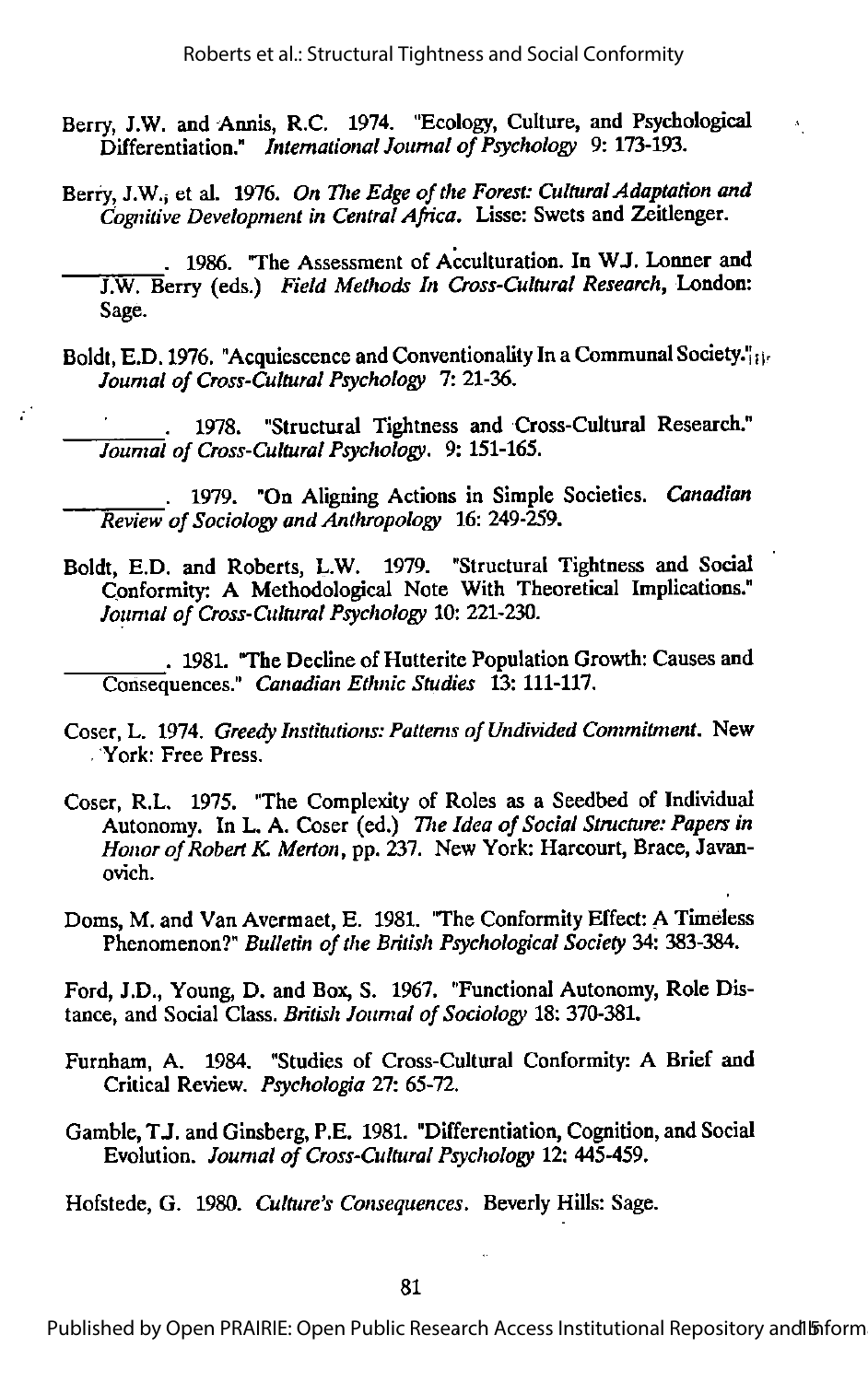- Honigmann, J.J. r1968. "Interpersonal Relations in an Atomistic Community. Human Organization 27: 220-229.
- House, J.S. 1981. . "Social Structure and Personality." In M. Rosenberg and R. M. Turner (eds.) Social Psychology: Sociological Perspectives pp. 521-561. New York: Basic Books.
- Irvine, S.H. and Berry, J.W. (eds.). 1983. Human Assessment and Cultural Factors. New York: Plenum.

1988. Human Abilities In Cultural Context. New York: Cambridge University Press.

- Kanter, R.M. 1972. Commitment and Community. Cambridge: Harvard University Press.
- Lamb, T.A. and Alsikafi, M. 1980. "Conformity in the Asch Experiment: Inner-Other Directedness and the 'Defiant Subject'." Social Behavior and Personality 8:13-16.
- Mann. L. 1980. "Cross-Cultural Studies of Small Groups. In H.C. Triandis and R.W. Brislin (eds.) Handbook of Cross-Cultural Psychology (5): 155-209. Boston: Allyn and Bacon.
- McCall, G.C. and Simmons, J.L. 1982. Social Psychology. New York: Free Press.
- Mueller, J.H., Schuessler, K.F. and Costner, H. 1977. Statistical Reasoning In Sociology. Boston: Houghton Mifflin.
- Pelto, P.J. 1968. "The Difference Between 'Tight' and 'Loose' Societies." Transaction 5: 37-40.
- Perrin, S. and Spencer, C. 1981. "Independence and Conformity in the Asch Experiment as a Reflection of Cultural and Situational Factors." British Journal of Social Psychology 20: 205-209.
- Peter, K., Boldt, E.D., Whittaker, I. and Roberts, L.W. 1982. "The Dynamics of Religious Defection Among Hutterites." Journal of the Scientific Study, ofReligion 21: 327-337.
- Peters, V. 1965. All Things Common: The Hutterian Way of Life. Minneapolis: University of Minnesota Press.
- Ridington, R. 1988. "Knowledge, Power and the Individual in the Subarctic Hunting Societies." American Anthropologist 90: 98-110.